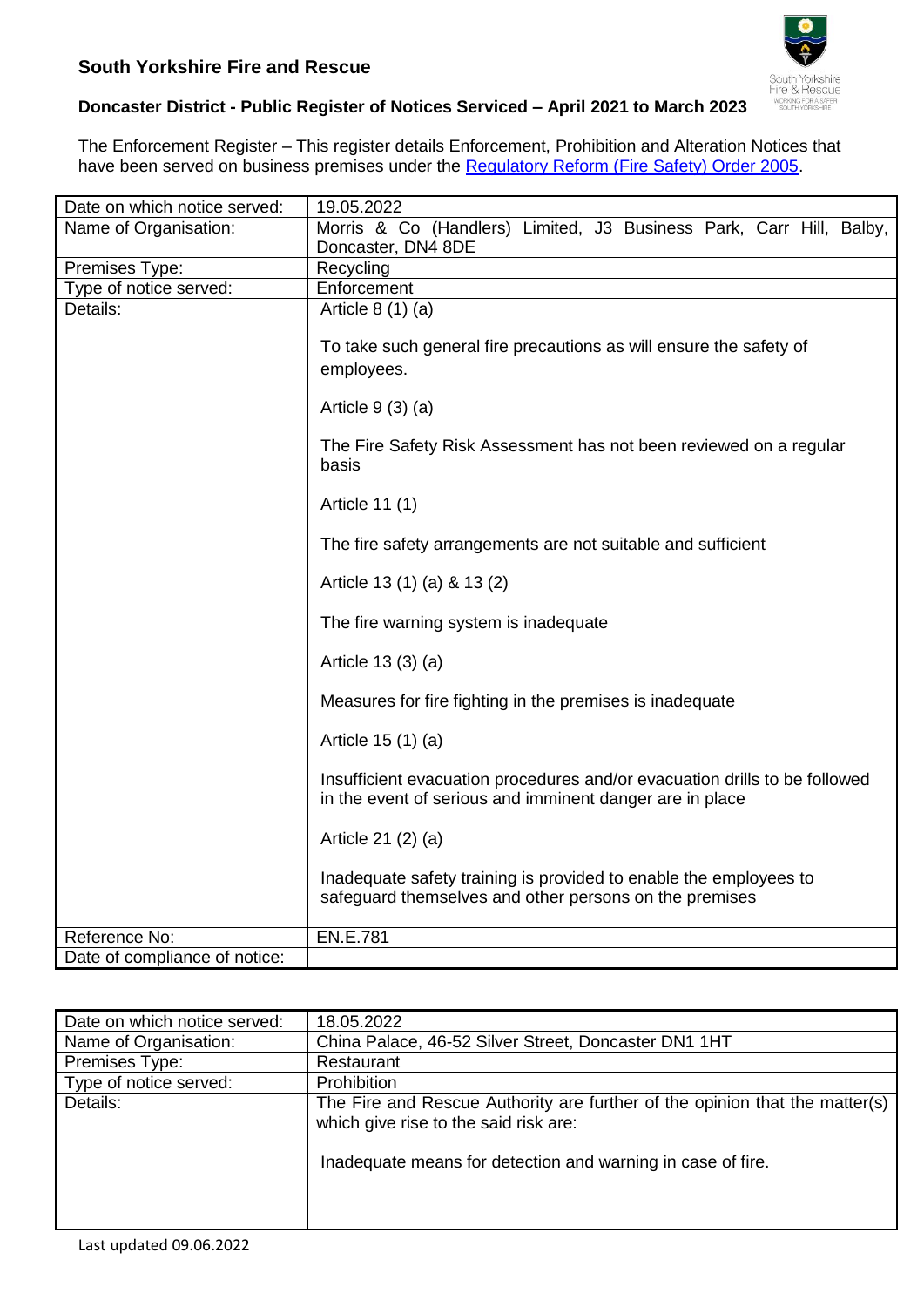| $\overline{\phantom{0}}$<br>$\ddot{\,}$<br>No:<br>Reference<br>- | $\overline{\phantom{a}}$<br>-<br>_ו∧<br>N.⊏.7 OU |
|------------------------------------------------------------------|--------------------------------------------------|
| -<br>⊃ate<br>compliance<br>notice:<br>ot.<br>0t                  |                                                  |

| Date on which notice served: | 16.05.2022                                                                                                                                                                                                                                                                                                                                                                                                              |
|------------------------------|-------------------------------------------------------------------------------------------------------------------------------------------------------------------------------------------------------------------------------------------------------------------------------------------------------------------------------------------------------------------------------------------------------------------------|
| Name of Organisation:        | Five Rivers Punjabi Grill, 9 Blyth Road, Maltby, Rotherham S66 8HX                                                                                                                                                                                                                                                                                                                                                      |
| Premises Type:               | Restaurant                                                                                                                                                                                                                                                                                                                                                                                                              |
| Type of notice served:       | <b>Alterations</b>                                                                                                                                                                                                                                                                                                                                                                                                      |
| Details:                     | Article $8(1)$ a, b<br>South Yorkshire Fire and Rescue Authority is of the opinion that the<br>premises constitute a serious risk to relevant persons if the premises are<br>used as sleeping accommodation at any time by any person. This<br>Alterations Notice requires you to inform this Authority of those matters<br>referred to in the schedule to this Notice before you make any of the<br>changes specified. |
| Reference No:                | <b>IN/ND/779</b>                                                                                                                                                                                                                                                                                                                                                                                                        |

| Date on which notice served: | 23.02.2022                                                                                                                                                                                                                                                                                                                                                                                                                                                                                                   |
|------------------------------|--------------------------------------------------------------------------------------------------------------------------------------------------------------------------------------------------------------------------------------------------------------------------------------------------------------------------------------------------------------------------------------------------------------------------------------------------------------------------------------------------------------|
| Name of Organisation:        | Five Rivers Punjabi Grill, 9 Blyth Road, Maltby, Rotherham S66 8HX                                                                                                                                                                                                                                                                                                                                                                                                                                           |
| Premises Type:               | Restaurant                                                                                                                                                                                                                                                                                                                                                                                                                                                                                                   |
| Type of notice served:       | <b>Prohibition</b>                                                                                                                                                                                                                                                                                                                                                                                                                                                                                           |
| Details:                     | The Fire and Rescue Authority are further of the opinion that the matter(s)<br>which give rise to the said risk are:<br>The arrangements for detecting fire and providing a warning of fire to<br>occupants of the sleeping accommodation is not adequate. In the event<br>of fire, it would develop and the products of fire would be likely to fill the<br>means of escape before occupants became aware. There is therefore<br>the potential for relevant persons to be overcome by the products of fire. |
| Reference No:                | <b>PN.E.736</b>                                                                                                                                                                                                                                                                                                                                                                                                                                                                                              |
| Date notice withdrawn:       | 16.05.2022                                                                                                                                                                                                                                                                                                                                                                                                                                                                                                   |

| Date on which notice served: | 01.02.2022                                                                                                                                                                                                  |
|------------------------------|-------------------------------------------------------------------------------------------------------------------------------------------------------------------------------------------------------------|
| Name of Organisation:        | Primelodge Doncaster, Ten Pound Walk, Doncaster, DN4 5HX                                                                                                                                                    |
| Premises Type:               | Hotel                                                                                                                                                                                                       |
| Type of notice served:       | Enforcement                                                                                                                                                                                                 |
| Details:                     | Article $8(1)(a) 8(b)$                                                                                                                                                                                      |
|                              | To take such general fire precautions as will ensure the safety of<br>employees and the safety of persons who are not his employees                                                                         |
|                              | <u>Article 9 (3) (a)</u>                                                                                                                                                                                    |
|                              | The Fire Safety Risk Assessment has not been reviewed on a regular basis                                                                                                                                    |
|                              | Article 10                                                                                                                                                                                                  |
|                              | Preventative and protective measures have not been implemented in<br>accordance with the principles of prevention as specified in Part 3 of<br>Schedule 1 of the Regulatory Reform (Fire Safety) Order 2005 |
|                              | Article 11 (1)                                                                                                                                                                                              |
|                              | The fire safety arrangements are not suitable and sufficient                                                                                                                                                |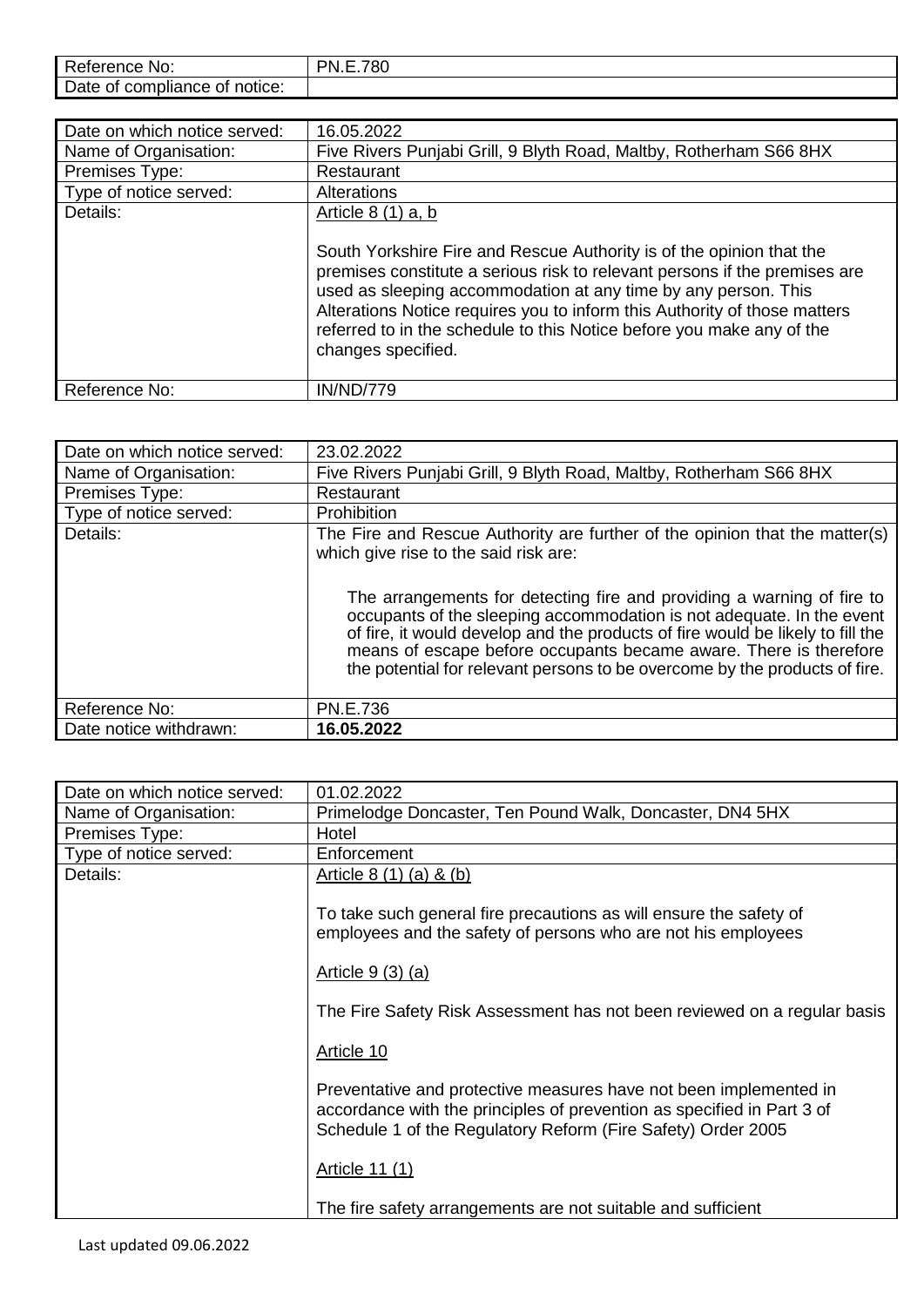|                               | Article 14 (2) (b)                                                                                                                     |
|-------------------------------|----------------------------------------------------------------------------------------------------------------------------------------|
|                               | The escape routes and exits could not be used as quickly and as safely as<br>possible                                                  |
|                               | Article 15 (1) (a)                                                                                                                     |
|                               | Insufficient evacuation procedures and/or evacuation drills to be followed in<br>the event of serious and imminent danger are in place |
|                               | Article 17 (1)                                                                                                                         |
|                               | The structural fire precautions are inadequately maintained                                                                            |
|                               | The fire alarm system is inadequately maintained                                                                                       |
|                               | The emergency lighting is inadequately maintained                                                                                      |
| Reference No:                 | <b>EN.E.728</b>                                                                                                                        |
| Date of compliance of notice: |                                                                                                                                        |

| Date on which notice served:           | 02.02.2022                                                                                                                                                                                                                                                                                                                                                                                                           |
|----------------------------------------|----------------------------------------------------------------------------------------------------------------------------------------------------------------------------------------------------------------------------------------------------------------------------------------------------------------------------------------------------------------------------------------------------------------------|
| Name of Organisation:                  | Lotus Sanctuary CIC, Suite 12 - 15 Chubb Building, Fryer Street,                                                                                                                                                                                                                                                                                                                                                     |
|                                        | Wolverhampton, WV1 1HT.                                                                                                                                                                                                                                                                                                                                                                                              |
| Name and Address of<br><b>Premises</b> | Nether Hall, Nether Hall Road, Doncaster, DN1 2PN.                                                                                                                                                                                                                                                                                                                                                                   |
| Premises Type:                         | House of Multiple Occupation                                                                                                                                                                                                                                                                                                                                                                                         |
| Type of notice served:                 | Prohibition                                                                                                                                                                                                                                                                                                                                                                                                          |
| Details:                               | The Fire and Rescue Authority are further of the opinion that the matter(s)<br>which give rise to the said risk are:                                                                                                                                                                                                                                                                                                 |
|                                        | The fire detection and warning system indicates disablement. The<br>arrangements for detecting fire and providing a warning of fire to occupants<br>is inadequate. In the event of fire, it would develop and the products of fire<br>would be likely to fill the means of escape before occupants became aware.<br>There is therefore the potential for relevant persons to be overcome by the<br>products of fire. |
|                                        | A number of final exit (fire exit) doors are secured shut. In the event of fire<br>relevant persons may not reasonably be able to escape to a place of safety<br>before the means of escape become untenable.                                                                                                                                                                                                        |
|                                        | The majority of the fire resisting structure required to protect the means of<br>escape for sleeping occupants is damaged or ineffective. In the event of fire,<br>it would develop and the products of fire would be likely to fill the means of<br>escape preventing relevant persons from being able to make a safe escape<br>from the premises.                                                                  |
| Reference No:                          | <b>PN.E.729</b>                                                                                                                                                                                                                                                                                                                                                                                                      |
| Date of compliance of notice:          |                                                                                                                                                                                                                                                                                                                                                                                                                      |

| Date on which notice served: | 02.12.2021                                                                                |
|------------------------------|-------------------------------------------------------------------------------------------|
| Name of Organisation:        | Moorends Comrades Club and Institute, 160 Marshland Road, Moorends,<br>Doncaster, DN8 4SB |
|                              |                                                                                           |
| Premises Type:               | <b>Licensed Premises</b>                                                                  |
|                              |                                                                                           |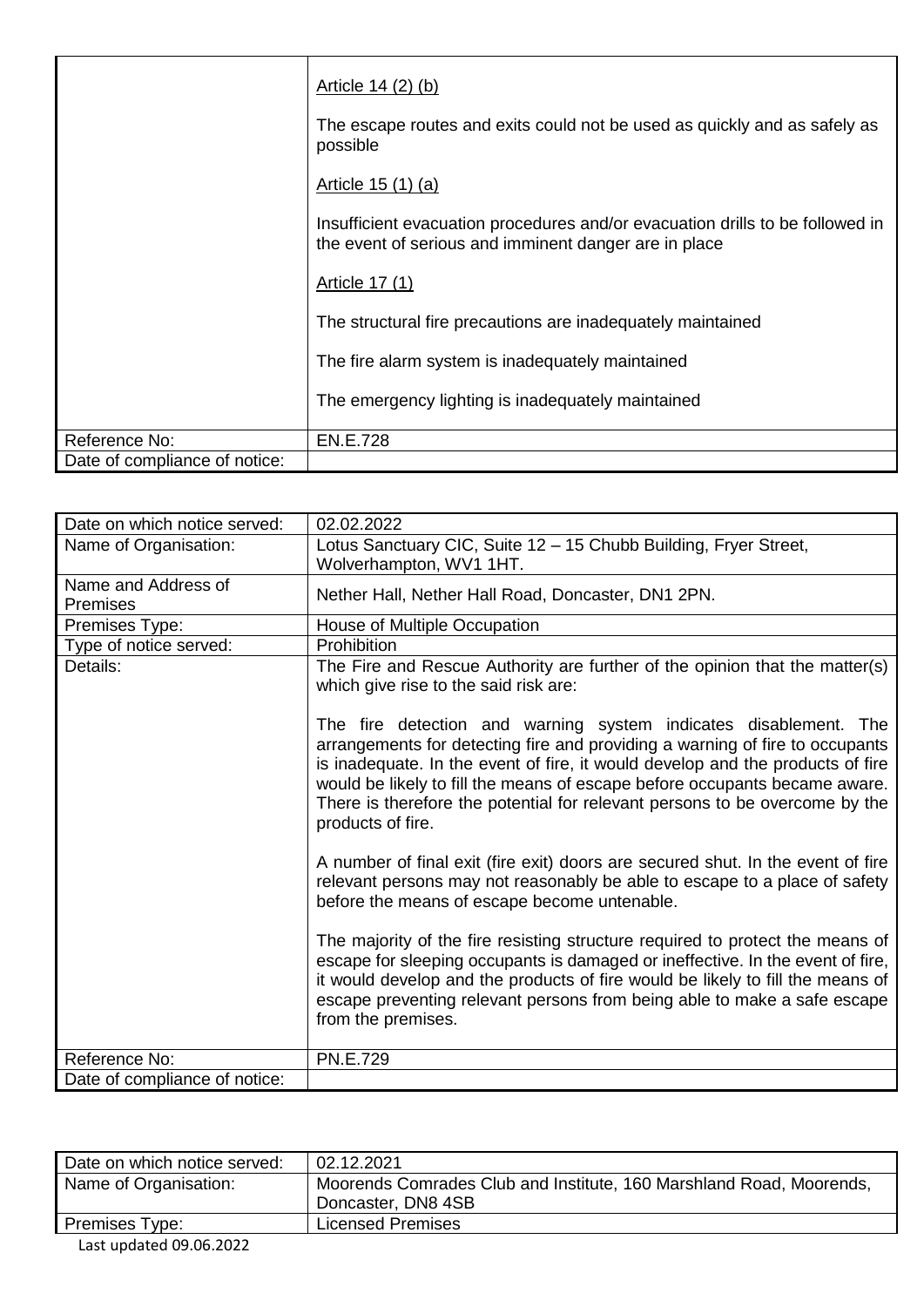| Type of notice served:        | Enforcement                                                                                                                                                    |
|-------------------------------|----------------------------------------------------------------------------------------------------------------------------------------------------------------|
| Details:                      | Article 9 (1)                                                                                                                                                  |
|                               | A Fire Safety Risk Assessment has not been carried out.                                                                                                        |
|                               |                                                                                                                                                                |
|                               | Article 11 (1) & (2)                                                                                                                                           |
|                               | Evidence that suitable fire safety arrangements are in place was not                                                                                           |
|                               | available at the time of the visit.                                                                                                                            |
|                               | Article 13 (1) (a) & 13 (2)                                                                                                                                    |
|                               | The fire warning system is inadequate.                                                                                                                         |
|                               | Article 14 (2) (g)                                                                                                                                             |
|                               | The escape routes were not provided with adequate signage.                                                                                                     |
|                               | Article 14 (2) (h)                                                                                                                                             |
|                               | The escape routes did not have adequate emergency lighting in case of<br>failure of normal lighting circuits.                                                  |
|                               | Article 14 (2) (b)                                                                                                                                             |
|                               | The escape routes and exits could not be used as quickly and as safely as<br>possible.                                                                         |
|                               | <u>Article 15 (1) (a)</u>                                                                                                                                      |
|                               | Insufficient evacuation procedures and/or evacuation drills to be followed in<br>the event of serious and imminent danger are in place.                        |
|                               | Article 17 (1)                                                                                                                                                 |
|                               | The manual fire fighting equipment is inadequately maintained.                                                                                                 |
|                               | The emergency lighting is inadequately maintained.                                                                                                             |
|                               | Article 21 (2) (a)                                                                                                                                             |
|                               | Inadequate safety training is provided to enable the employees to<br>safeguard themselves and other persons on the premises.                                   |
| Reference No:                 | <b>EN.E.725</b>                                                                                                                                                |
| Date of compliance of notice: | 24.03.2022                                                                                                                                                     |
|                               |                                                                                                                                                                |
| Date on which notice served:  |                                                                                                                                                                |
| Name of Organisation:         | 14.10.2021<br>Conisbrough Discounts, 69-71 Church Street, Conisbrough, Doncaster,                                                                              |
|                               | <b>DN12 3HP</b>                                                                                                                                                |
| Premises Type:                | Ancillary Sleeping above Business Premises                                                                                                                     |
| Type of notice served:        | Prohibition                                                                                                                                                    |
| Details:                      | Provide a protected means of escape route from the upper floors to a final<br>exit or, provide an adequately fire separated alternative route to a final exit. |
|                               | Provide a suitable means for detecting and warning in case of fire.                                                                                            |
| Reference No:                 | PN.E.716                                                                                                                                                       |